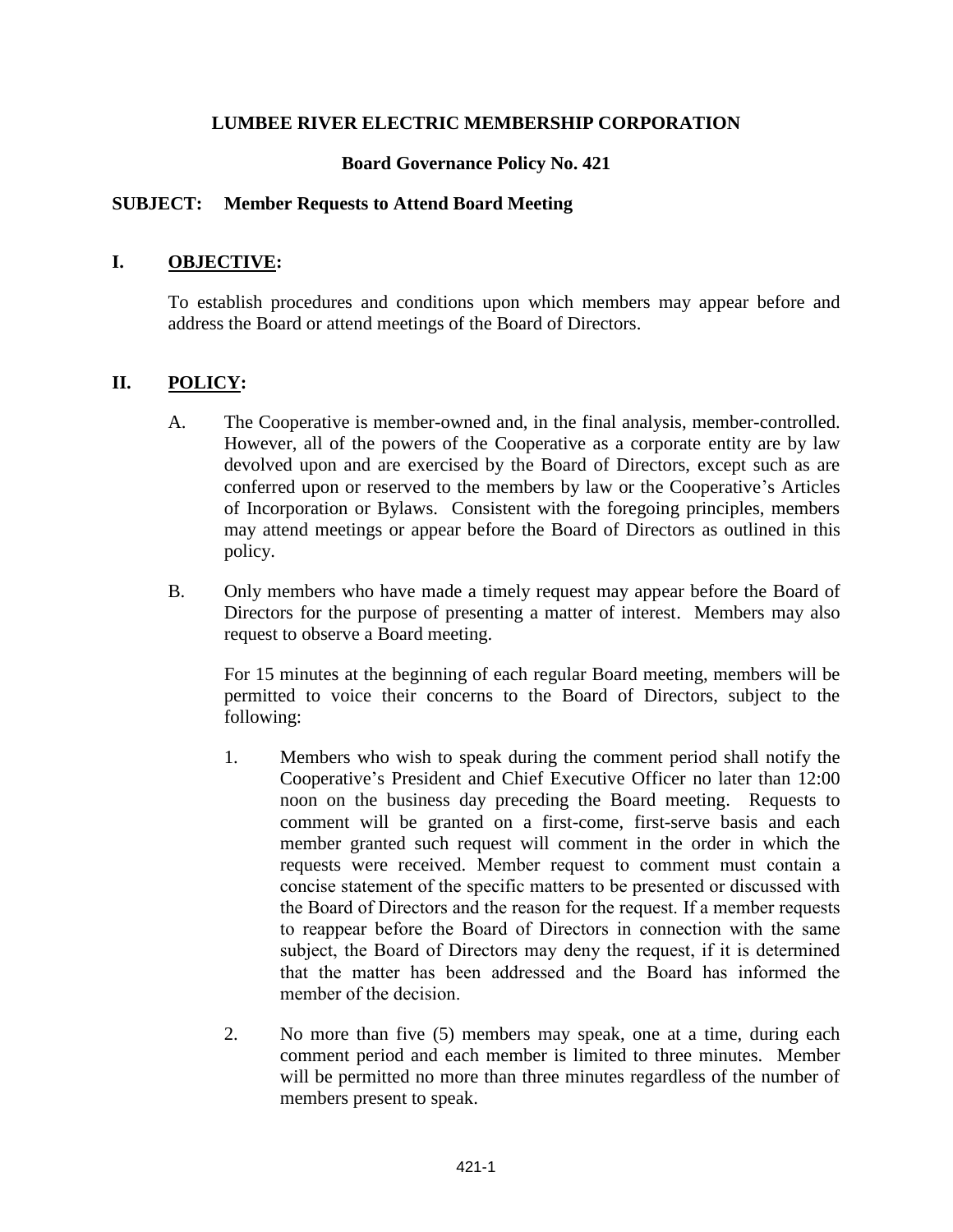- 3. Once the 15-minute comment period has expired, all member/commenters may observe the remainder of the Board meeting.
- C. Whenever one or more members attend a meeting of the Board of Directors:
	- 1. Such person(s) shall not impair or interfere with the conduct of the Board meeting.
	- 2. If the member addresses the Board, the Board may ask questions that it deems appropriate, but the Board will not respond to or take any action with respect to any such matter or inquiry until after such the matter or inquiry has been deliberated and discussed in an executive session, if appropriate, or added to the agenda of the next regular meeting. After deliberating on the matter and making a decision, the Board shall inform such person of the decision, including, if such be the case, that no action was or will be taken.
	- 3. Members attending for observation will be excused from the Board meeting should the Board find it necessary to enter executive closed session for the purpose of discussing, *inter alia*, legal matters, real estate transactions, or personnel issues. Other confidential issues may create the need to enter executive closed session. Once the executive closed session is adjourned, the members in attendance at the Board meeting shall be allowed to re-enter and remain in attendance for the remainder of the Board meeting; provided, the Board does not need to re-enter executive closed session.
- D. The Board of Directors, by the affirmative vote of at least two-thirds of its members, may waive the foregoing requirements and permit a member to immediately appear before the Board upon oral or written request when the Board determines that the subject of such request constitutes a potential emergency which, if not immediately heard and discussed, could cause substantial injury to the best interests of the Cooperative or the member.

# III. RESPONSIBILITY:

- A. The Board of Directors is responsible for the administration of this policy.
- B. The President and Chief Executive Officer, or his/her delegate, is responsible for scheduling of commenters and those members seeking to attend for observational purposes only.

| Date Adopted: | Minutes of November 17, 1981                              |
|---------------|-----------------------------------------------------------|
| Revised:      | Minutes of August 19, 1991<br>Minutes of January 21, 2003 |